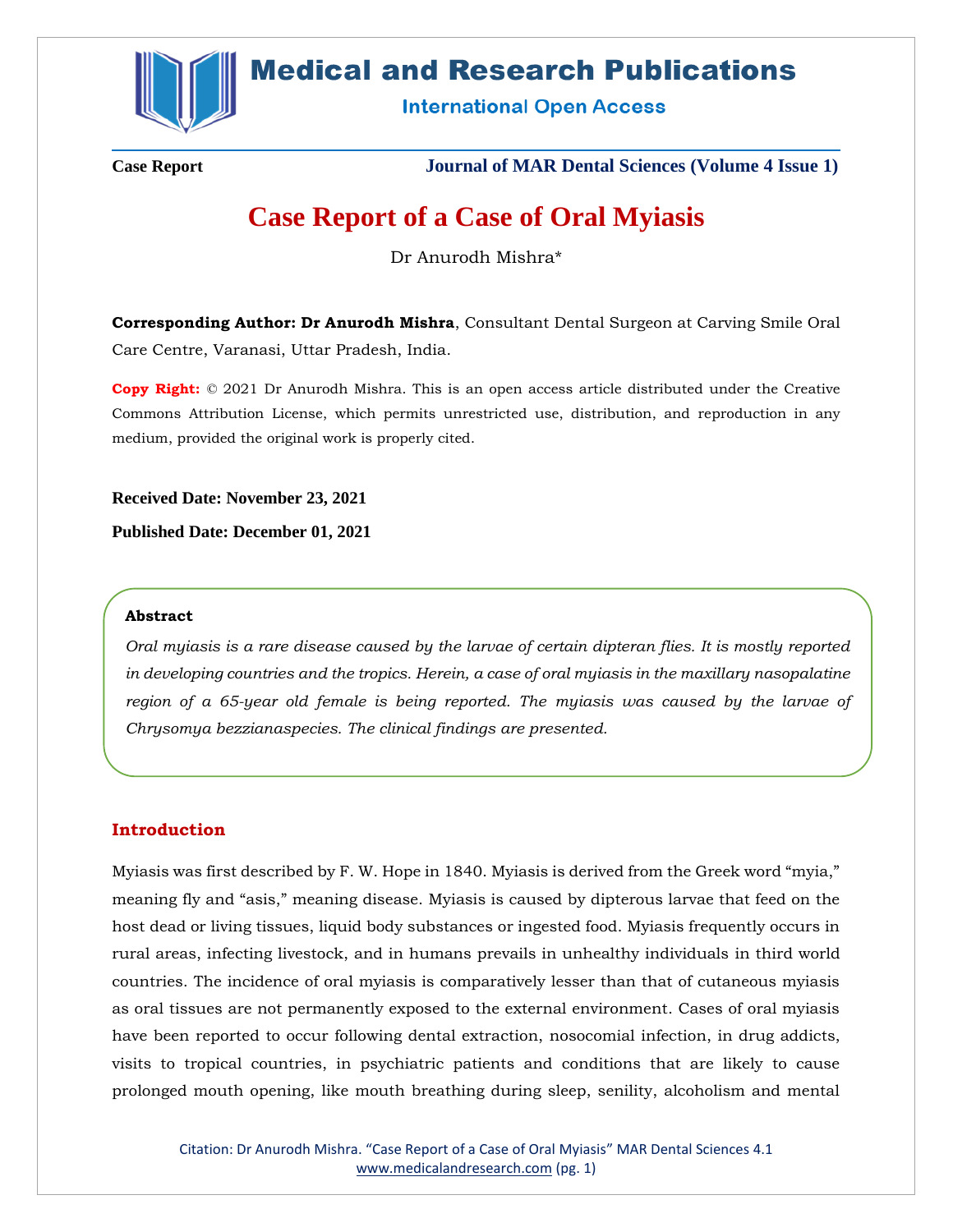retardation. The flies are attracted to the bad mouth odor due to neglected oral hygiene or fermenting food debris. Persistent mouth opening facilitates the deposition of the eggs by the adult fly with India's subtropical climate conducive to their breeding.

### **Case Report**

A 65-year-old female patient resident of Ramgarh, Bihar came to my practice with a painful opening behind the maxillary incisors, she also noticed worms in the mouth for the past 5-6 days. She also complained of inability in mouth opening. Pt. was of poor socio-economic status, poorly built and apprehensive.

Intraoral examination reveals a swollen, erythematous area surrounding the open wound. Several maggots were seen in the wound opening. Ulcers were developed at the corner of the mouth. The patient had poor oral hygiene and had a mouth breathing habit while sleeping. The case was diagnosed as oral myiasis. The random blood sugar of the patient was within the normal limit.



Figure 1: Maggots in the wound at the time of presentation

The treatment included flushing the affected area with turpentine oil followed by the administration of local anesthesia and manual removal of maggots with tweezers. Around 50–60 maggots were removed. The area was then washed with saline, followed by irrigation with betadine.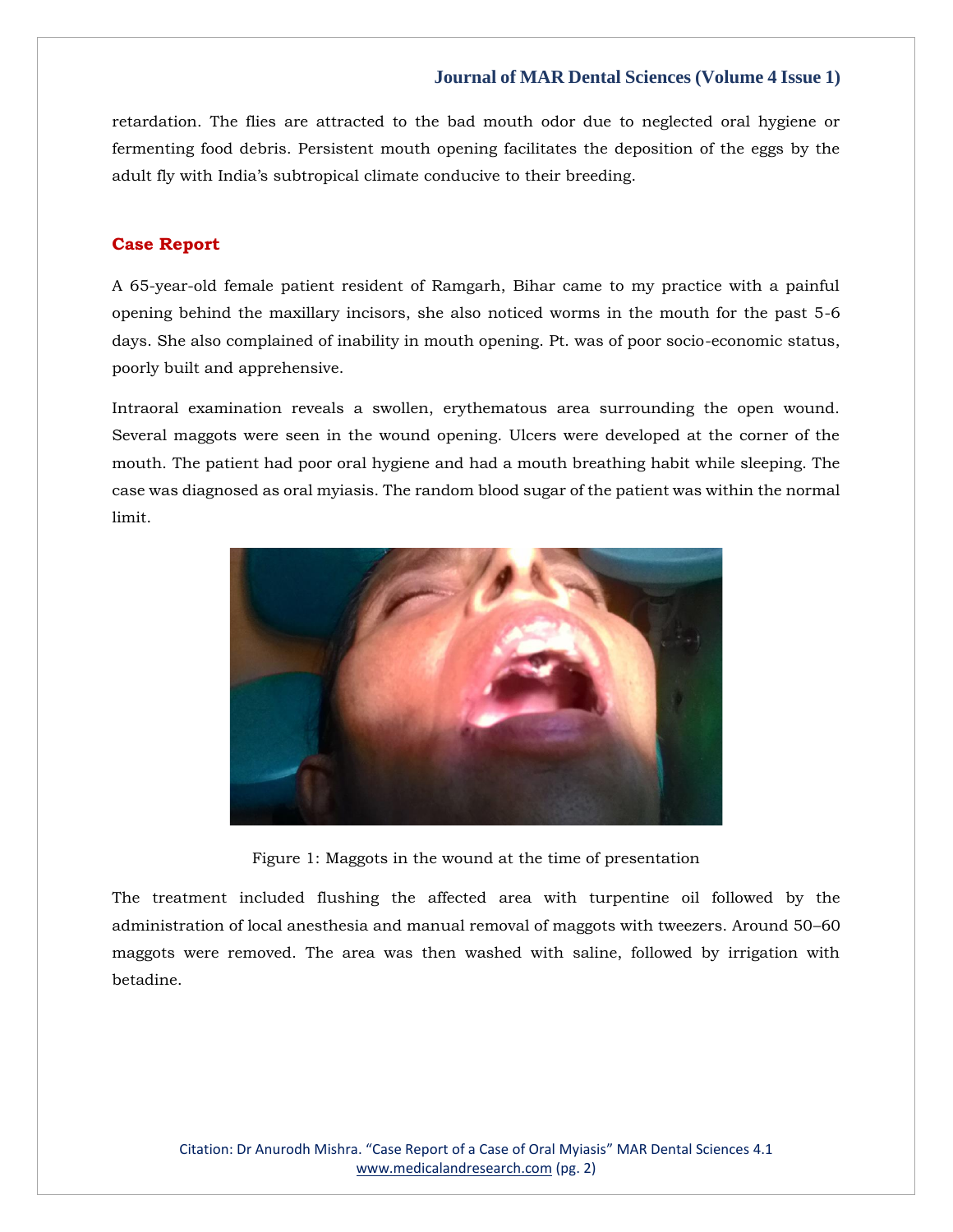

Figure 2: Flushing of the affected area with turpentine oil



Figure 3: Removing the maggots



Figure 4: Maggots

Citation: Dr Anurodh Mishra. "Case Report of a Case of Oral Myiasis" MAR Dental Sciences 4.1 [www.medicalandresearch.com](http://www.medicalandresearch.com/) (pg. 3)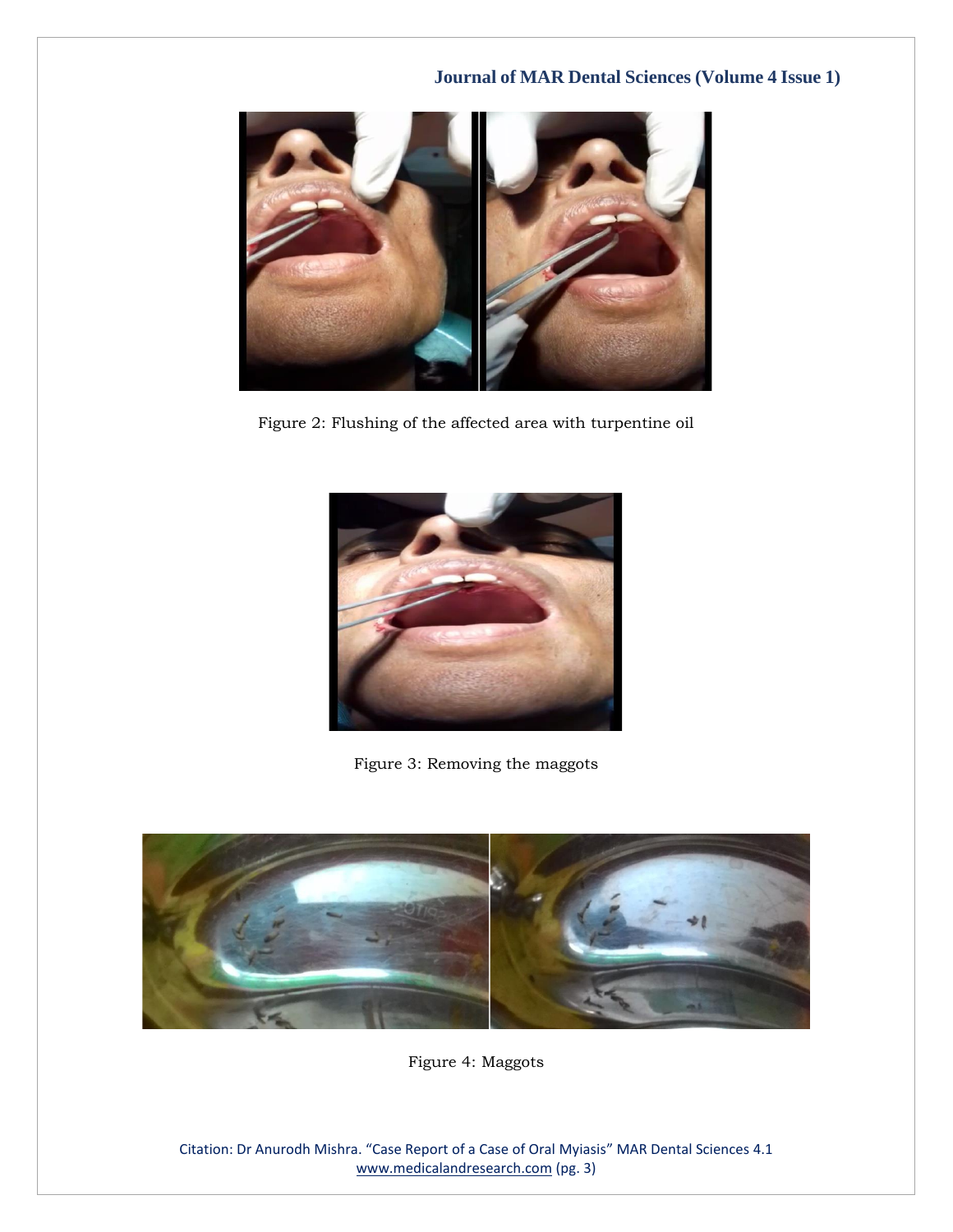Broad-spectrum antibiotics amoxycillin with clavaualnic acid, Aceclofenac with paracetamol and serratiopeptidase, multivitamins, Benzydamine mouthwash, metronidazole for local application and mugel gum paint for ulcers at the corner of the mouth were prescribed. This procedure was repeated until the maggots were completely removed. The next day the edema had subsided considerably and mouth opening was also increased.



Figure 5: Next day healing

The procedure was repeated after 5 days.



Figure 6: 5th day healing of tissue after removing the larvae.

Citation: Dr Anurodh Mishra. "Case Report of a Case of Oral Myiasis" MAR Dental Sciences 4.1 [www.medicalandresearch.com](http://www.medicalandresearch.com/) (pg. 4)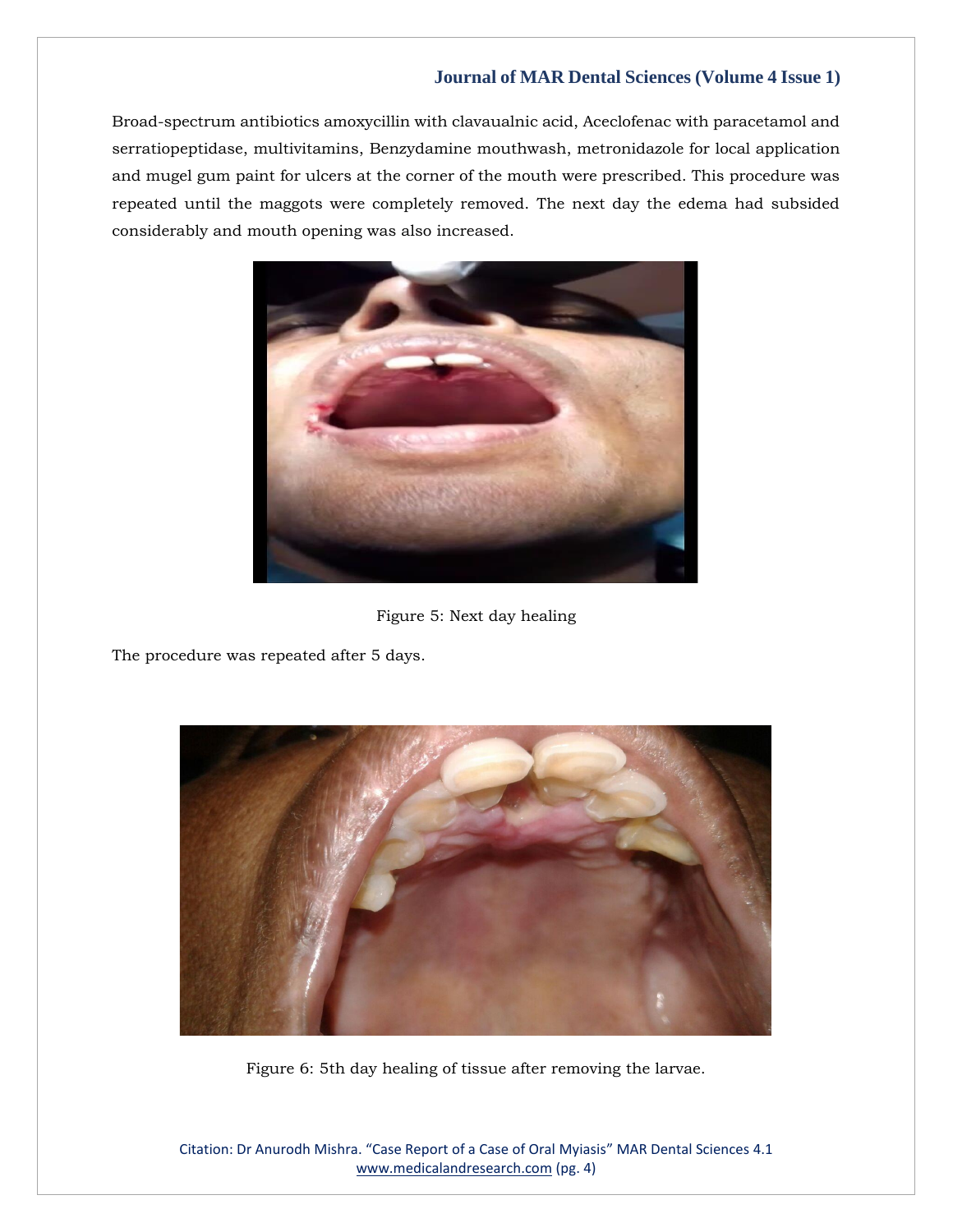#### **Discussion**

Myiasis of orodental complex is a rare entity commonly caused by the common Indian housefly Musca Nebulo. They are found commonly in human habitats with poor hygiene and passable sanitation especially during the summer and rainy seasons. Clinically, myiasis can be classified as primary or secondary. They are based upon host dependence, mode of infestations, and anatomic sites. Primary myiasis is caused by larvae that feed on living issues (biophagous). This form of myiasis is commoner in cattle and rare in humans. Secondary myiasis is caused by flies that feed on dead tissue (necrobiophagous). This is the more common type and infests patients with lesions that have necrotic cavities. The severity of myiasis depends upon the location of the infestation, lesions, and tissue inflammation. Many species of Dipterous flies among the genera Chrysomya and Cochliomyia have been reported to be the most important obligatory myiasis among human and/or domestic animals.

The lifecycle of a fly commences with the egg stage followed by the larval stage, the pupal stage, and finally the adult fly. The requisites for egg-laying and survival of the larvae are moisture, necrotic tissue, and suitable temperature. Thus wounds, open sores, scabs, and ulcers contaminated with discharges make possible way for the same. Modes of infestation in humans may occur in two ways, either accidentally with direct inoculation by the fly or by ingestion of infected material such as meat. In the present case, the location of the lesion is in the anterior part of the maxilla, implying a direct inoculation of the tissues.

The condition is frequently associated with mental deficiencies, where dexterity and impetus for maintaining oral hygiene are poor. Although the disease affects children commonly, a few cases of oral myiasis in children less than three years of age have also been reported. These patients are completely dependent on their caregivers; however, in situations of low socioeconomic level, these caregivers tend to neglect the oral hygiene of the patients because of the lack of health education. The patient's precarious oral hygiene and halitosis are the probable risk factors in the present case in addition to its mental status.

During the lifecycle of the parasite, the developmental transition via the larval stage, at all times, requires an intermediate host. The prevailing oral hygiene status provided the suitable substrate and temperature for the larvae. The stage of larvae lasts for six to eight days during which they are parasitic to human beings. They are photophobic and tend to hide deep into the tissues for a suitable niche to develop into a pupa. The present case also showed the larvae burrowed deep inside the wound in the upper labial vestibule.

Standard guidelines for the management of oral myiasis do not exist, but more than a few authors note that the ideal approach is to remove all larvae and perform surgical debridement.